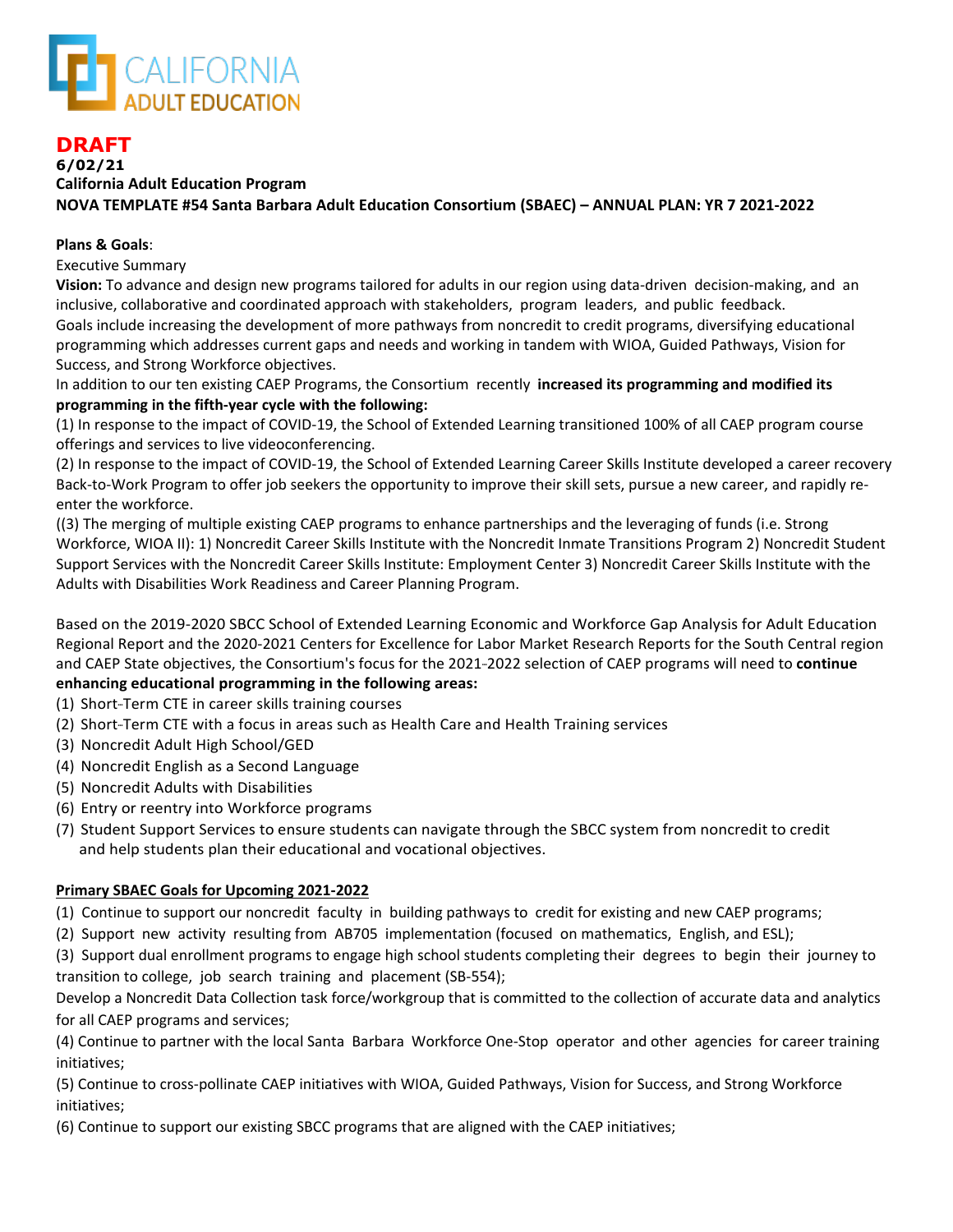(7) Strengthen and support the Noncredit Student Support Services (SSS) Program to provide advising and career counseling, improved orientation to noncredit programs, and transitional support to jobs/careers or credit opportunities. (8) Work in collaboration with the SBCC Admissions Office to strengthen and support the noncredit registration process; (7) Support distance learning (live videoconferencing) initiatives and provide, where feasible, professional development training for faculty and staff in CAEP program areas;

(8) Develop a strategic plan that addresses systemic racial injustices within our membership, partners and programs.

(9) Collaborate with local Workforce to increase Adult Learner support systems (housing, foodbank resources, and public assistance programs);

(10) Address newly added CAEP State Priorities: Equity, Leadership, Learner Transition, Marketing, Program Development Curriculum/Classroom, Program Evaluation, and Technology & Distance Learning

### **Regional Planning Overview**

Our Consortium supports educational programs that can be integrated into the regional initiatives and/or part of the regional conversation. The SBAE Chair is actively engaged with the South Central Coast Regional Consortium, and the Executive Director of the Workforce Development Board is a SBAE Consortium member. This helps us stay regionally connected and collaborative. The South Central Coast Regional Consortium Director also participates in our Public Meetings and provides feedback on our CAEP plans. The strategy to incorporate the three-year planning work into our public meeting process, during the six-months prior to submission is a useful mechanism for feedback from the public, SBCC students, faculty and administrators, and other community-based partners. The Consortium will continue refining regional programs and services for students in alignment with Statewide initiatives and federally funding initiatives. To ensure each CAEP Program and Partner successfully stays on track and implement their program's plans, the Consortium requires each program to complete quarterly reports which include timelines for expenditures, programmatic benchmarks, and efforts in transitioning students to credit courses or employment. This strategy has been in place for the past four grant cycles and has yielded effective results.

### **Meeting Regional Needs**

#### **Regional Need #1**

Gaps in Service/ Regional Needs Professional Development Certificates (Employability Skills): Technology and Health Sectors

How do you know? What resources did you use to identify these gaps?

We engaged a researcher to conduct an Economic and Workforce Gap Analysis for Adult Education students in our region. The results of the research were that employers deemed the above-referenced gaps as most desirable skills to be competitive in securing employment, particularly in the areas in the North and Central sub-regions of the county where more employers and entry-level job seekers are found.

How will you measure effectiveness/ progress towards meeting this need?

Success will be measured by the creation of Career-specific certificates as well as the number of students completing these courses and certificates. Effectiveness will also be measured on how many are utilizing the newly established CAEP Career Recovery Program designed for those recently unemployed due to COVID-19.

# **Regional Need #2**

Gaps in Service/ Regional Needs Improve pathways from noncredit to credit programs.

How do you know? What resources did you use to identify these gaps?

This gap was identified based on ongoing SBCC noncredit and credit faculty, students, and staff feedback, as well as the researcher who was employed to do an Economic and Workforce Gap Analysis for Adult Education students in our region. The results of the gap analysis were that employers deemed that clearer educational pathways were needed in the areas of Construction, Culinary, Technology, and Healthcare careers.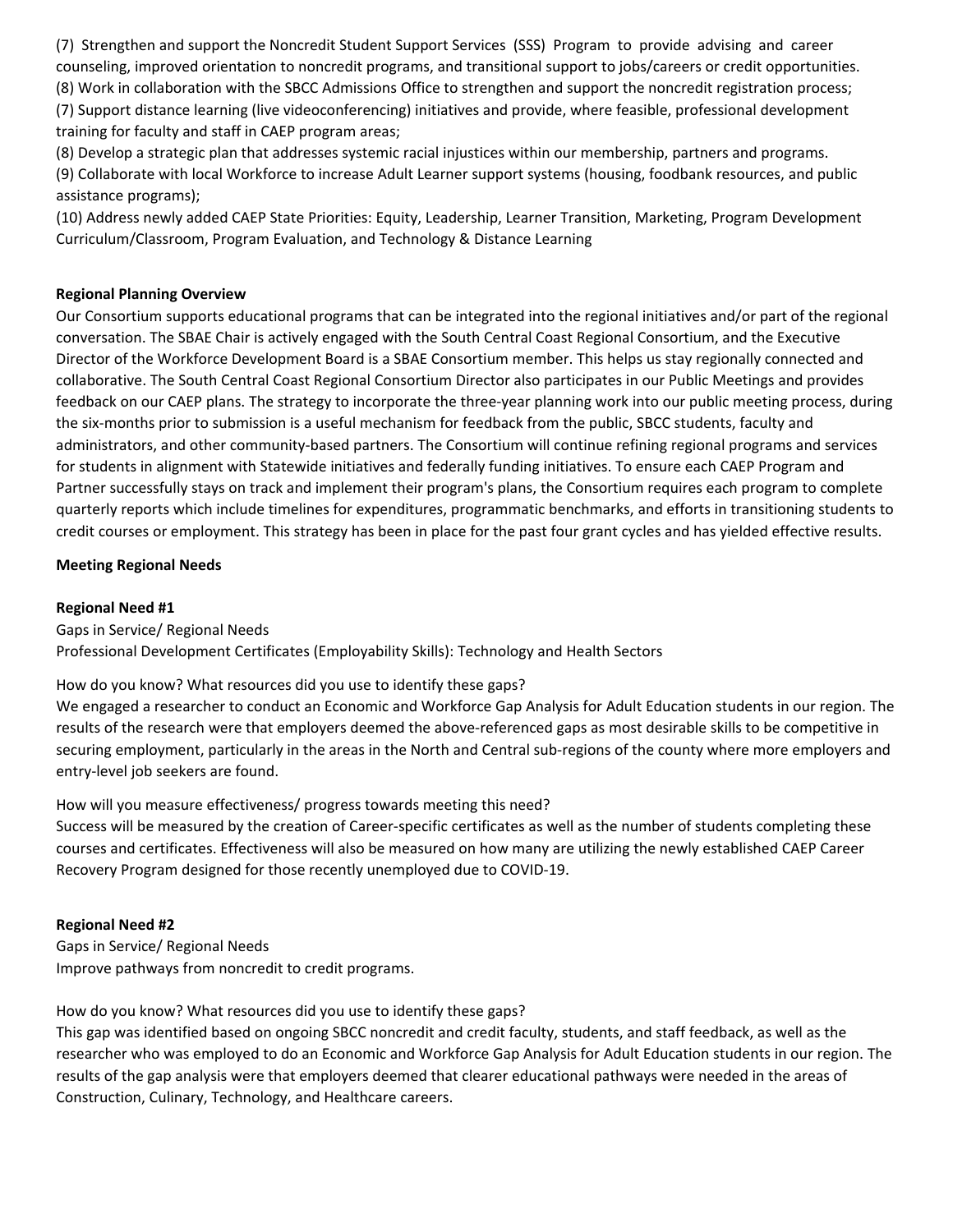How will you measure effectiveness/ progress towards meeting this need?

Effectiveness will be measured by building upon and enhancing existing noncredit SBCC programs and certificates and developing more introductory courses in these cutting-edge fields that lead to credit programs.

### **Regional Need #3**

Gaps in Service/ Regional Needs Data collection from external partners and entities. How do you know? What resources did you use to identify these gaps?

The MIS, CASAS, TopsPro data that currently exists does not offer an accurate picture of our data.

How will you measure effectiveness/ progress towards meeting this need?

The Consortium will establish a Noncredit Data Collection workgroup for all SBAE Partners and Programs and will include the SBCC Office of Institutional Research and the SBCC Admissions Office to help calibrate our CAEP/ WIOA / CASAS/ TopsPro data points. Data from our external partners and entities will also be collected.

# **Regional Need #4**

Gaps in Service/ Regional Needs Job Placement Assistance.

How do you know? What resources did you use to identify these gaps? An Employment Center for job placement, internships, and /or apprenticeships for noncredit students does not exist.

# How will you measure effectiveness/ progress towards meeting this need?

In 2019, the Consortium implemented the first phase of a program of this nature with the creation of the first noncredit SBCC Community Education Center Study-to -Work CAEP Program. Progress will continue into phase II of the Study-to-Work program, which will include the development for the eventual plans for an SBCC noncredit Employment Center. It will be fully integrated into our existing CAEP program and external Partner and Entity programming. Effectiveness will be measured by 1) the collection of the number of students receiving referrals from SBCC to an outside partner; 2) The collection of data from our external partners providing these services that show how many students have been served with job placement assistance; 3) Integration of the local Workforce referral system with current CAEP programs.

# **Regional Need #5**

Gaps in Service/ Regional Needs

The need to support efforts resulting from the new AB705 legislation. How do you know? What resources did you use to identify these gaps?

We are working with our credit partners to identify specific needs that noncredit programming can fill. Noncredit guidelines are currently underway both at the local and State level.

How will you measure effectiveness/ progress towards meeting this need? The number of courses developed to support AB705. Eventually, the total number of students served by supportive noncredit courses.

# **Regional Need #5**

Gaps in Service/ Regional Needs

Noncredit Student Support Services in Carpinteria, specifically for currently enrolled high school students seeking transition into SBCC credit programs and/or noncredit certificate programs.

How do you know? What resources did you use to identify these gaps?

At present the noncredit Student Support Services program needs to extend its services to this region. Both the 2019 BW Research Partnership study on the local Economic and Workforce Gap Analysis for Adult Education Students and Carpinteria school district representative have outlined the need for these services.

How will you measure effectiveness/ progress towards meeting this need?

The number of referrals to the noncredit or credit programs.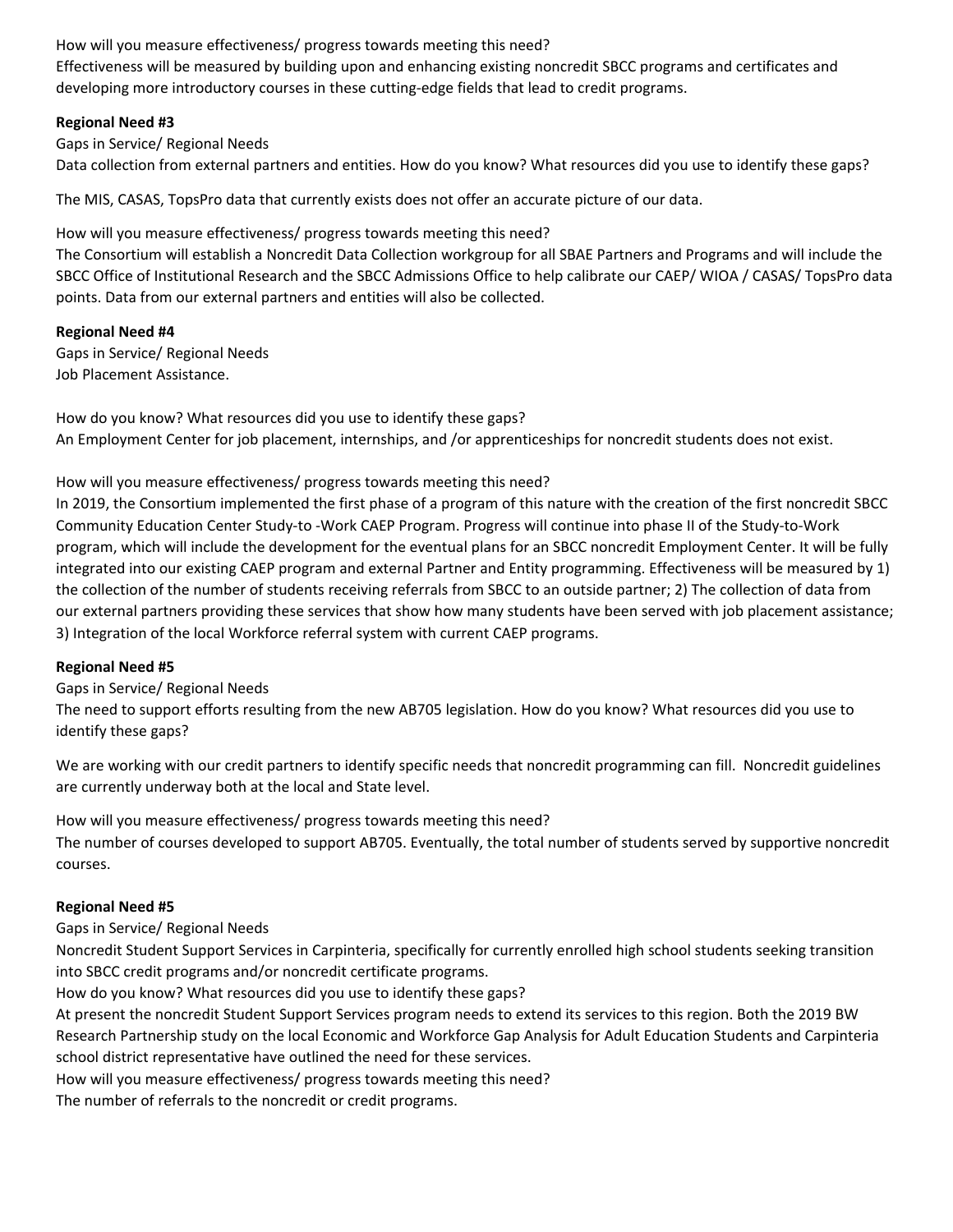# **Regional Need #6**

Gaps in Service/Regional Needs

A comprehensive Adult Learner support systems and services referral system.

How do you know? What resources did you use to identify these gaps?

There is no formal referral system within the noncredit Student Support Services program and the SBCC Community Education Center; only the leveraging of partnerships.

How will you measure effectiveness/ progress towards meeting this need?

The establishment of a comprehensive community resource listing of services that includes housing, foodbank resources, and public assistance programs that complement existing Workforce and Social Services resource directories. It will be used by SBCC staff members in the noncredit Student Support Services program and be part of the School of Extended Learning marketing initiative in aiding our adult learners.

### **Regional Need #7**

Gaps in Service/Regional Needs

A comprehensive Consortium plan that addresses systemic racial injustices.

How do you know? What resources did you use to identify these gaps?

It does not exist.

How will you measure effectiveness/ progress towards meeting this need?

The development of a Consortium focused resolution which consists of achievable action items and one that complements both the local district's resolution and the CCCCO's call to action.

### **Regional Need #8**

Gaps in Service/Regional Needs

- a) Distance and online learning for students;
- b) Professional development for instructors to teach in a distance or online learning format;

c) Information for collecting distance learning hours and data collection.

How do you know? What resources did you use to identify these gaps?

a) While all existing CAEP existing programs have fully transitioned to online learning and services, there is no formal protocol or metric in place that ensures that hardware and online resources are reaching the marginalized populations in our community. Online learning is new to the SBCC School of Extended Learning and program offerings.

b) Professional development in distance or online learning training is offered through the SBCC credit campus, however, there is continued demand by noncredit instructors and CAEP partners to increase training in this area beyond the basic skills level. c) There has been a need for effective data collection and collecting data under distance learning has become a greater challenge.

How will you measure effectiveness/ progress towards meeting this need?

a) Effectiveness will measured by student and instructor feedback on usability and increased skill level.

b) Progress towards meeting this need will be measured by data collection accuracy in student enrollments and learning hours.

#### **Student Acceleration**

New Strategies

# **Strategy #1**

Accelerate Completion and Retention. Our Adult High School, ESL, Career Skills Institute and Inmate programs are supported by CAEP to implement acceleration options for students, either through a pedagogical and curriculum approach, or through course scheduling strategies. For example, we offer open entry/open exit options for some programs. The faculty is continuing to address an accelerated option and other motivations to keep students engaged for longer, to improve their accelerated completion of either the GED or a diploma, and improve retention.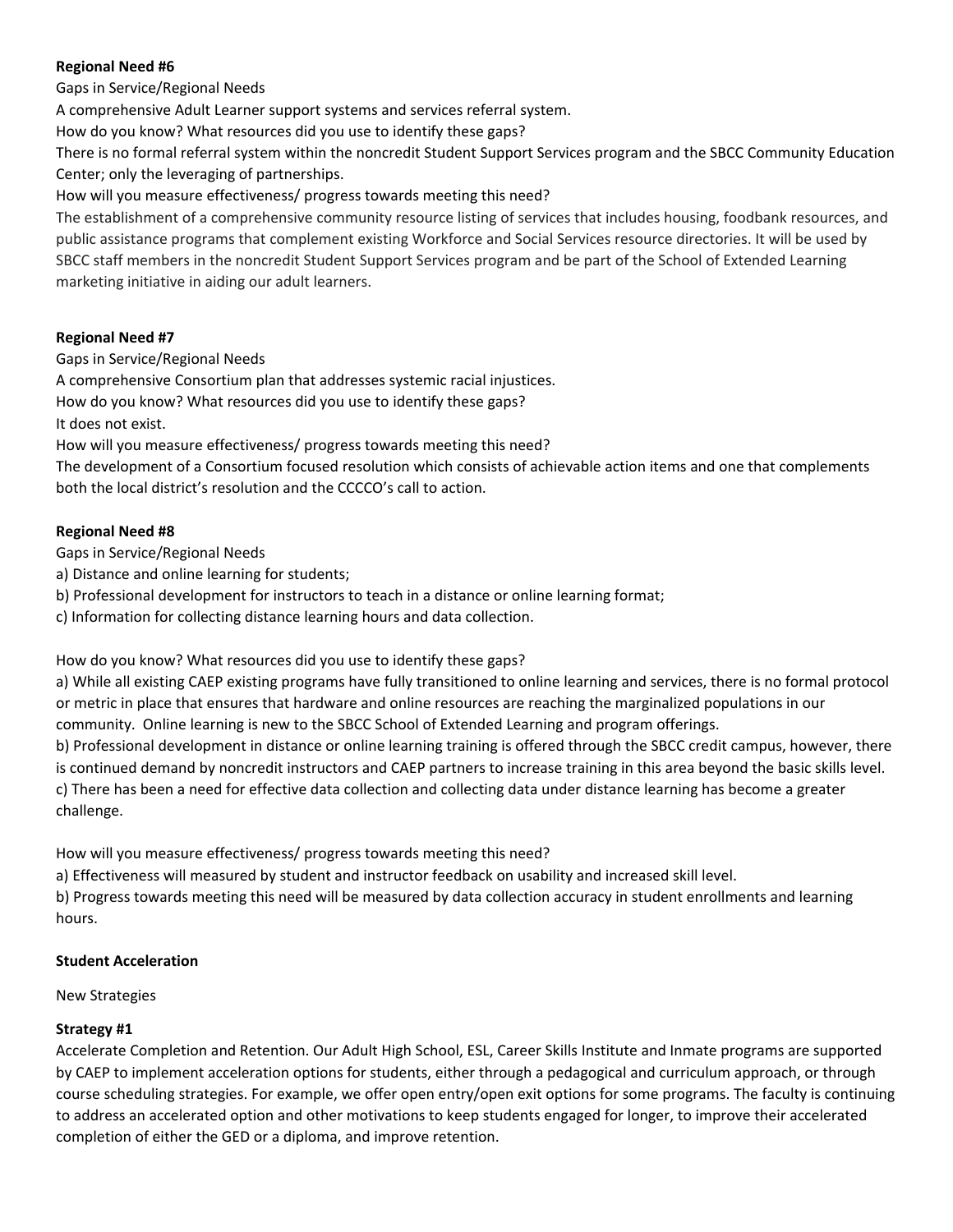### **Strategy #2**

Improve Basic Skills for English Language Learners. Our noncredit English as a Second Language program is supported by CAEP to revise curriculum, with an emphasis on vocational opportunities, and is working to support vocational programs with topicbased English Language skills. These initiatives will work toward accelerating student completion of not only the ESL program but also other vocational certificate offerings. Additionally, the Santa Barbara Public Library CAEP Pre-English Program leverages resources to accelerate completion.

#### **Strategy #3**

In 2020, the noncredit SBCC Student Support Services (SSS) completed Phase I of acquiring and utilizing new and current database platforms (i.e. Starfish) currently used by the SBCC credit campus in order to enhance a smoother transition and acceleration into the credit program. While Phase I included staff training to utilize this platform, Phase II will include expanding this platform to noncredit faculty to become fully interactive and integrated with the SBCC credit campus. It will also be used to analyze SSS reports to guide Consortium programming efforts.

### **Fiscal Management**

A narrative justifying how the planned allocations are consistent with the annual adult education plan which is based on your CAEP 3-year plan.

The overarching goals of our Consortium's three-year plan are to provide excellence in adult education programming in order to accelerate transitions to transfer or career success. In addition, we continue to set these specific annual goals: 1) Continue to support our noncredit faculty in building bridges to credit for existing and new CAEP programs; 2) Continue to fill gaps in areas illustrated by BW Research study on the local Workforce Gap Analysis specific to the Santa Barbara Community;3) Support new activity resulting from AB705 implementation (focused on mathematics, English, and ESL);4) Continue the implementation of the Adults with Disability Career Planning and Training Program serving as preparation for further career technical and/or job placement assistance;5) Continue to partner with local Santa Barbara One-Stop operator and other agencies for career training initiatives; 6) Continue to cross-pollinate CAEP initiatives with WIOA and Strong Workforce initiatives;7) A commitment to the collection of accurate data and analytics for all CAEP programs and services; 8) Continue to support our Student Support Services to help transition students from noncredit to credit or jobs/careers;9) Continue to support our existing SBCC programs that are aligned with the CAEP initiatives; 10) Support job placement assistance efforts where feasible and allowable;ll) Build awareness of our CAEP and noncredit tuition-free offerings though a robust marketing plan.To this end, the Consortium uses a request for proposal model (with a required timeline and activity chart), to encourage internal and external partners to submit proposals for alignment not only with our Consortium goals, mission, and vision but also in alignment with the CAEP allowable programs and objectives. After proposals are received, using a Consortium-specific rubric, the Consortium carefully vets these proposals to ensure alignment with the annual plan, the Three-year plan, and the statewide goals of CAEP, and only chooses to fund those that are in alignment, include only allowable expenditures, and that work to accomplish our objectives and commit to partnering and leveraging resources. The CAEP Director is responsible for tracking the approved budget and all expenditures related to all program areas. Each program area has a program lead that reports expenditures directly to the CAEP Director. The Director verifies the Consortium approved expenditure(s), obtains approval by the CAEP Chair, and submits for payment by the fiscal agent. The fiscal agent has created a CAEP account for each year of funding that reflects each Consortium approved expenditure and certifies those expenditures. This process is aligned with our governance documents.

Please describe an approach to incorporating remaining carry-over funds from prior year(s) into strategies planned for 2021-22.

Our Consortium's approach to incorporating carry-over funds from prior years into planned activities for 2021-2022 is built into our successful process established from the beginning of Year 1. The Consortium has a Request for Proposal process, which includes documenting the timeline and activities for expenditures for each program and prior allocations. Once allocated through the process (as referenced above), funding recipients must expend in accordance with their submitted Timeline and Activity Chart and the deadlines set for that year's funding or incorporate into their next year's expenditure plan. As a result, each program has an approved and tailored plan to expend funds timely. These plans, activities, and expenditures are monitored by our CAEP Director. If a program lead wishes to change activities or allocate differently than what was originally approved by the Consortium, they are required to petition for a change to the Consortium. In certain circumstances,